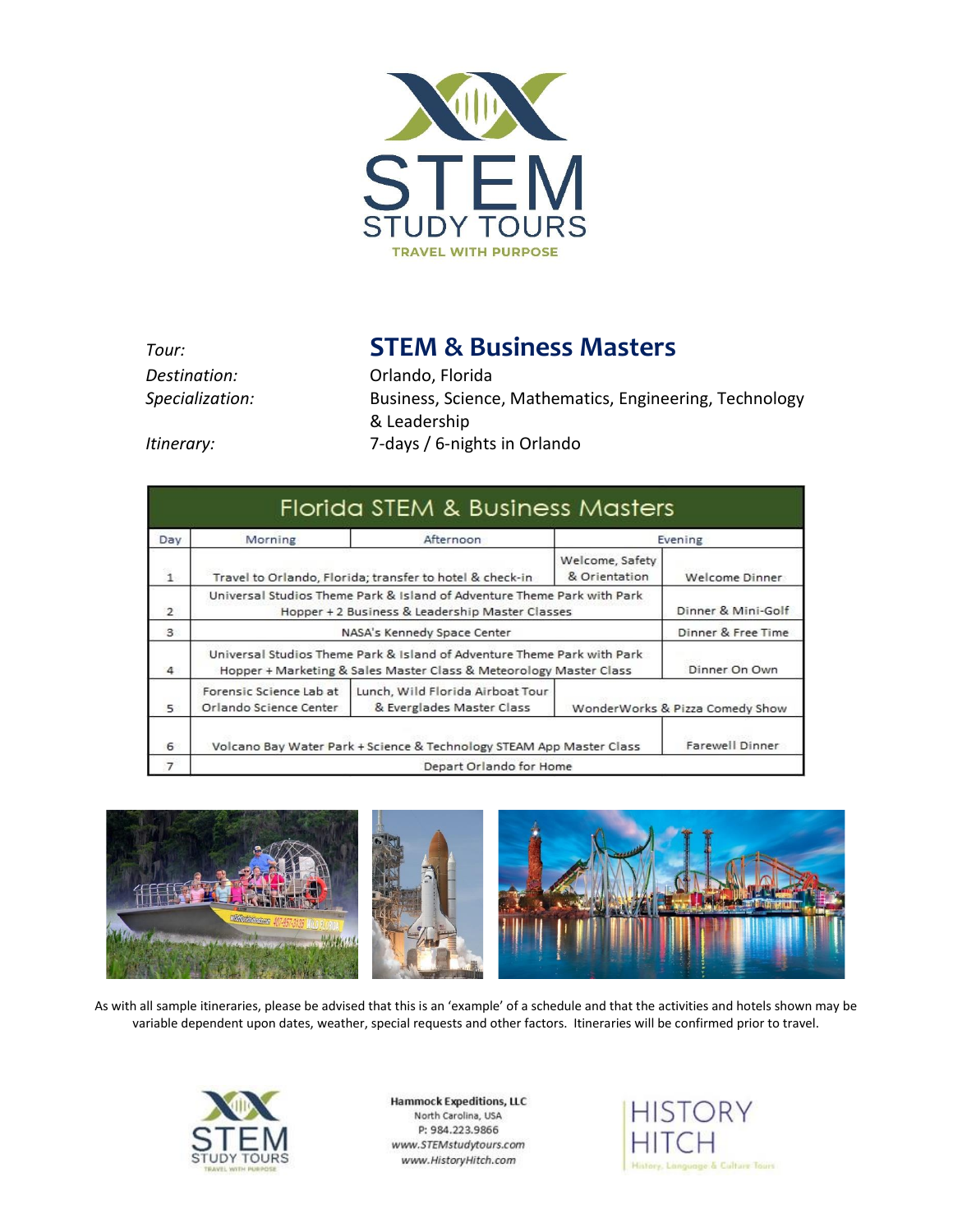

around every corner. Once you've had the chance to experience the world-famous theme parks, there are fabulous area attractions including live dinner shows, interactive science museums, outdoor nature centers and much more!

### *Day 1*

*Dinner on arrival, dependent upon flight times*

Travel to Florida arriving at in the late afternoon or early evening. After boarding your motorcoach your group will be transferred to your hotel on/near International Drive.

*Sample Hotel: Springhill Suites, International Drive* - Innovatively designed and ideally located for our groups, this suite hotel is a great place to relax, refuel and enjoy everything the area has to offer. Located minutes from great dining and attractions, groups will make themselves at home in spacious suites that include two queen beds, a pull-out sofa sleeper, mini-refrigerator, microwave, coffeemaker, complimentary high-speed Internet and more. Hotel amenities include an on-site fitness center, an outdoor heated pool, a business center, and a guest market. Breakfast is served at our hotel each morning.



After check-in, we'll get settled, have our Welcome, Safety & Orientation Meeting. Later, dinner will be at our hotel. There's plenty to do both at the hotel and in the nearby areas so if you arrive early enough and would like to plan an activity for this day, just let us know. We are happy to create a custom itinerary for you.

#### *Day 2*

*Breakfast & dinner included; lunch on own*

Today is the day to jump into both business, and fun! We'll have the full day to spend at Universal, allowing us **park-to-park access for 2 theme parks and a water park**!

*Universal Studios Theme Park* - Imagine rocking out to some of your favorite songs going 65 mph, 167 feet in the air on Hollywood Rip Ride Rockit, plummeting down a virtual 1,000-foot waterfall in Shrek 4-D, navigating the deep vaults of Gringotts bank on Harry Potter and the Escape from Gringotts and visiting Springfield, hometown of The Simpsons, for an intergalactic spin on the attraction Kang & Kodos' Twirl 'n' Hurl. The place is the Universal Studios Theme Park at Universal Orlando Resort, home to some of the most revolutionary rides and shows ever created.





**Hammock Expeditions, LLC** North Carolina, USA P: 984.223.9866 www.STEMstudytours.com www.HistoryHitch.com

**HISTORY** age & Culture Tours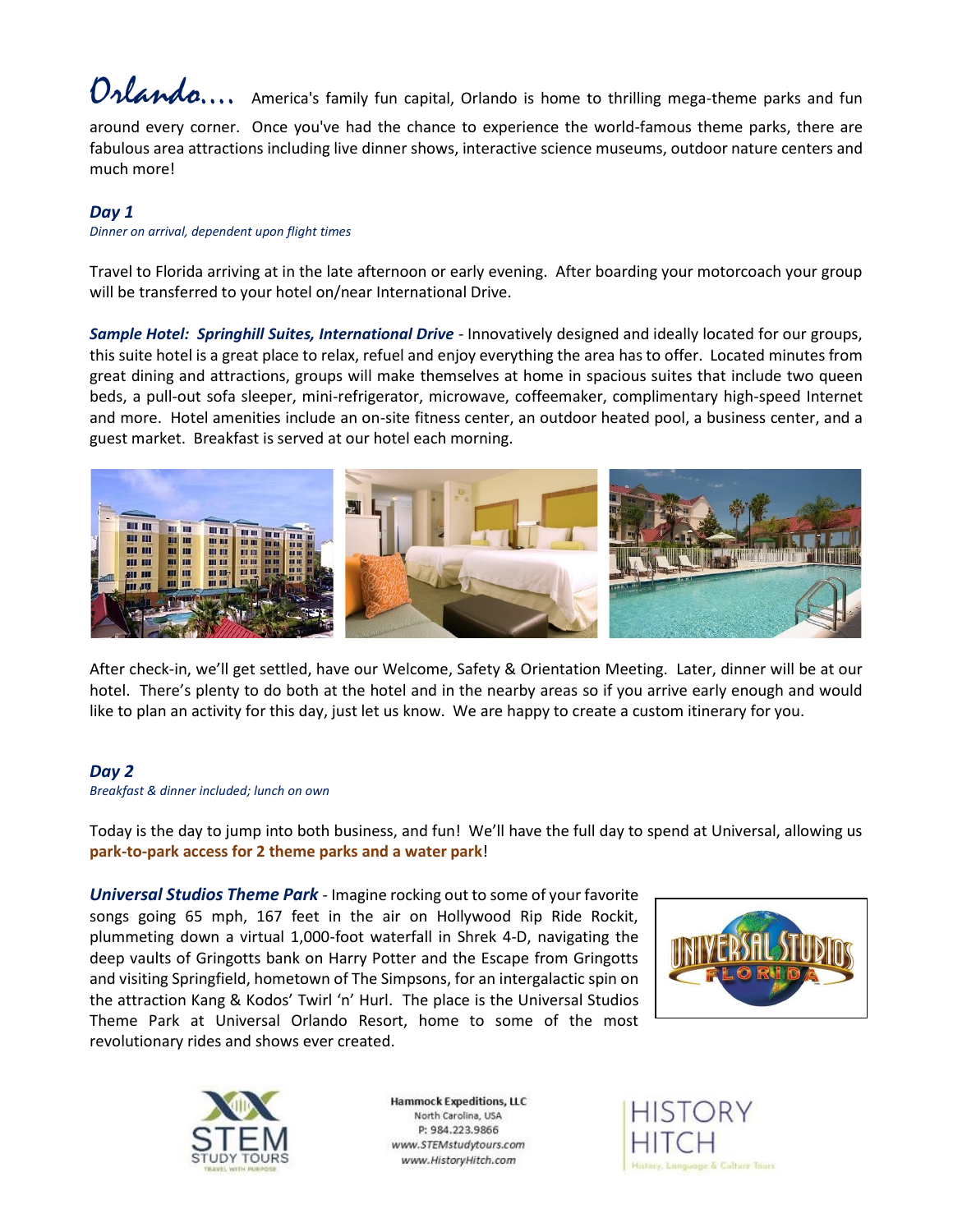Universal Studios is an innovative entertainment experience with a personality all its own. Its cutting-edge attractions – based on pop-culture icons, Hollywood blockbuster films and hit television shows – transport visitors into a highly imaginative world where they can become heroes of their own adventures. Universal Orlando's creative team collaborated with makers of Hollywood's hottest movies and T.V. shows to create attractions with powerful storylines and amazing special effects. Universal Studios features an array of exhilarating, state-of-the-art rides, attractions and shows.

*Universal Studios Islands of Adventure Theme Park* - Innovation combines with powerful storytelling and incredible adventure at Universal Orlando's Islands of Adventure Theme Park – home to some of the most thrilling and groundbreaking rides and attractions ever made. The 110-acre theme park places visitors in the heart of unforgettable, epic adventures. Guests can soar above Hogwarts with Harry Potter in Harry Potter and the Forbidden Journey, narrowly escape a hungry T-Rex in Jurassic Park River Adventure, swing above the streets with Spider-Man on The Amazing Adventures of Spider-Man and step into some of Dr. Seuss's most beloved stories in Seuss Landing.



Universal's Islands of Adventure features spectacularly themed islands, all with one-of-a-kind rides, attractions, shows, shops and restaurants, imaginatively themed to each particular island.

*Volcano Bay Water Park* - A lush, tropical oasis unfolds before you, instantly transporting you to a little-known Pacific isle. In the distance, a colossal volcano rises above a sparkling beach, boasting majestic waterfalls by day and blazing lava by night. Welcome to Universal's Volcano Bay – a radically-innovative 28 fully-immersive acres water theme park! At Volcano Bay Water Theme Park, guests will discover a place like no other, filled with incredible thrills and relaxing indulgences. Enjoy a variety of experiences, ranging from winding rivers and private, two-story cabanas to raft rides and twisting body slides that launch guests above the water.



During the day, your group will participate in *2 Business Master Classes*from CNBC's Business Learning Series. **Today's Master Classes are 2-hours each**.

*Business Learning Series* – Presented by CNBCs The Profit, featuring Marcus Lemonis, in association with Columbia College. Career planning doesn't have to be overwhelming. From how to choose a career path to how to improve people skills, the engaging, expert-led modules offer students real-world advice that will serve them throughout their careers.



Teachers will select 2 of the following 3 options prior to travel:



**Hammock Expeditions, LLC** North Carolina, USA P: 984.223.9866 www.STEMstudytours.com www.HistoryHitch.com

**HISTORY** ge & Culture Tours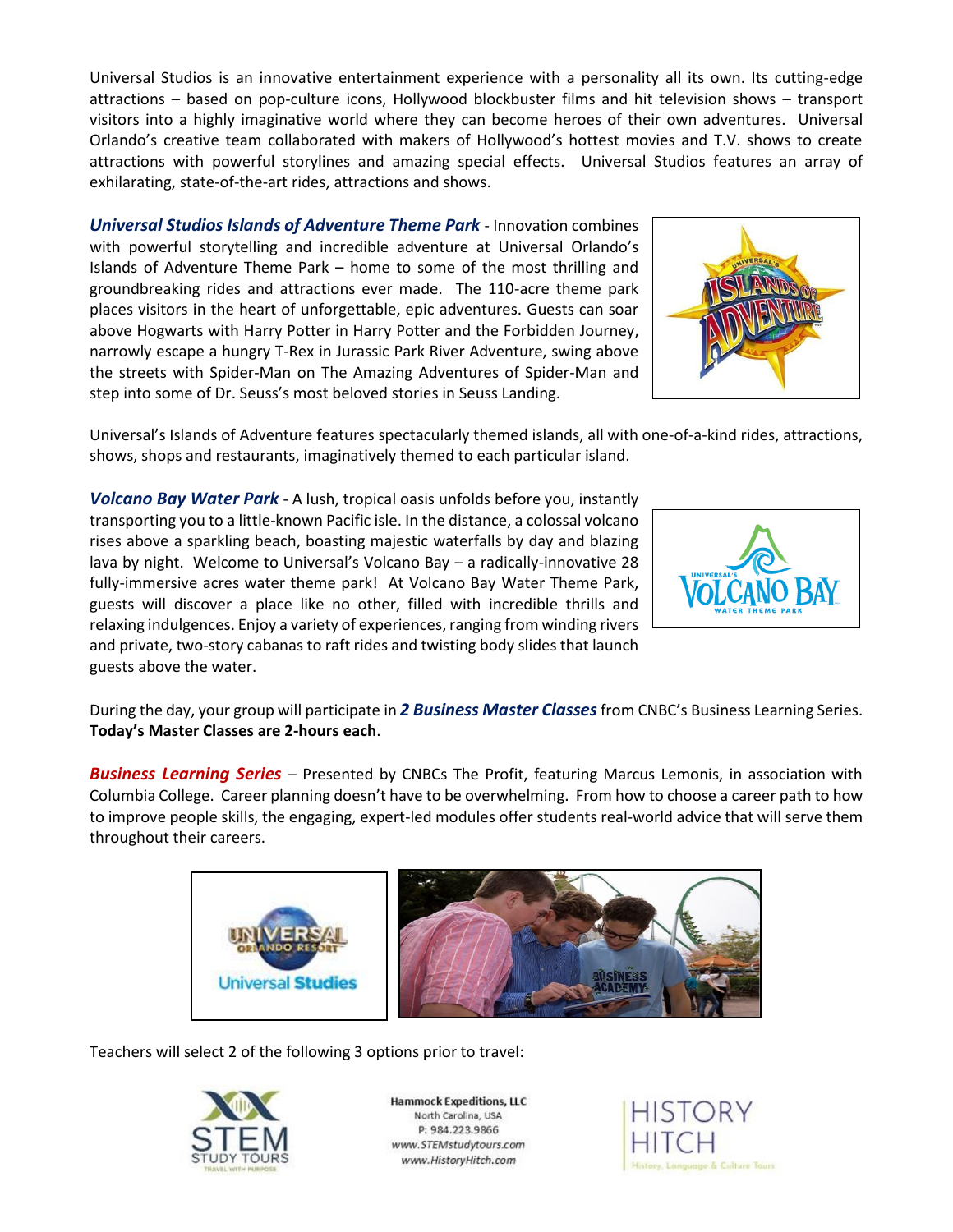*Career Exploration & Preparation Master Class* – Before students can really focus on a career, they must first discover their natural strengths. This module provides self-assessment tools to define several areas of interest for students and covers the entire process from application to interview, personal brand to work values.

*Leadership Skills & Personal Development Master Class* – Leaders have the ability to influence others within an organization. In this experience, students are asked to take a good look at their own spheres of influence and assess the impact they may potentially make on others. They are provided tools they can use to positively influence their school or work environment and improve their personal skills.

*Business Development: People, Process, Product Master Class* – The 3 Ps are not only important for entrepreneurs, they are the foundation for any successful business. This module introduces these principles and builds upon them to teach students about the internal and external factors that affect businesses and how preparation for changes to these environments are imperative to the future of the company.

This evening we'll have dinner in our hotel and then we're off for a **mini-golf challenge**!

# *Day 3*

*Breakfast & dinner included; lunch on own*

Rise and shine for a spectacular space day! Today we're heading to Cape Canaveral on Florida's eastern coast, home to NASA's Kennedy Space Center.

*NASA's Kennedy Space Center* - John Glenn, Neil Armstrong, Sally Ride and Jim Lovell are just a few names of the brave men and women that have launched into space from Kennedy Space Center, and now it's your turn to become a part of the space program. Your day of exploration includes real space hardware, authentic attractions, inspiring exhibits and hands-on experiences. The incredible accomplishments of the Apollo moon program return to life in the amazing Apollo/Saturn V Center. In back-to-back IMAX® theatres, you'll feel the thrill of space exploration on five-story screens as you "float" right alongside NASA Astronauts. On guided tours into exclusive areas, you'll get a behind-thescenes look at Kennedy Space Center's working space flight facilities. Strap in and experience interactive space flight simulators at the Astronaut Hall of Fame. Touch a real piece of Mars, see gigantic rockets, board the Space Shuttle Explorer and much more.

Your exploration of Kennedy Space Center starts with one of their worldrenowned tours, where you depart the Visitor Complex to see awesome NASA



facilities, including the massive launch pads, gigantic Vehicle Assembly Building, and exploring the awe-inspiring Apollo/Saturn V Center. There is much to do at the Visitor Complex when you return, from live action theatrical shows like Mad Mission to Mars, to the inspiring Astronaut Encounter briefing with an actual NASA Astronaut one of the few people on Earth who have been to space. View ten-story high rockets from all eras of space exploration in the Rocket Garden, walk through a full-size Space Shuttle mock-up, see IMAX space films on gigantic five-story screens, and see an actual Gemini program capsule on display in Early Space Exploration.



**Hammock Expeditions, LLC** North Carolina, USA P: 984.223.9866 www.STEMstudytours.com www.HistoryHitch.com

**HISTORY** ge & Culture Tours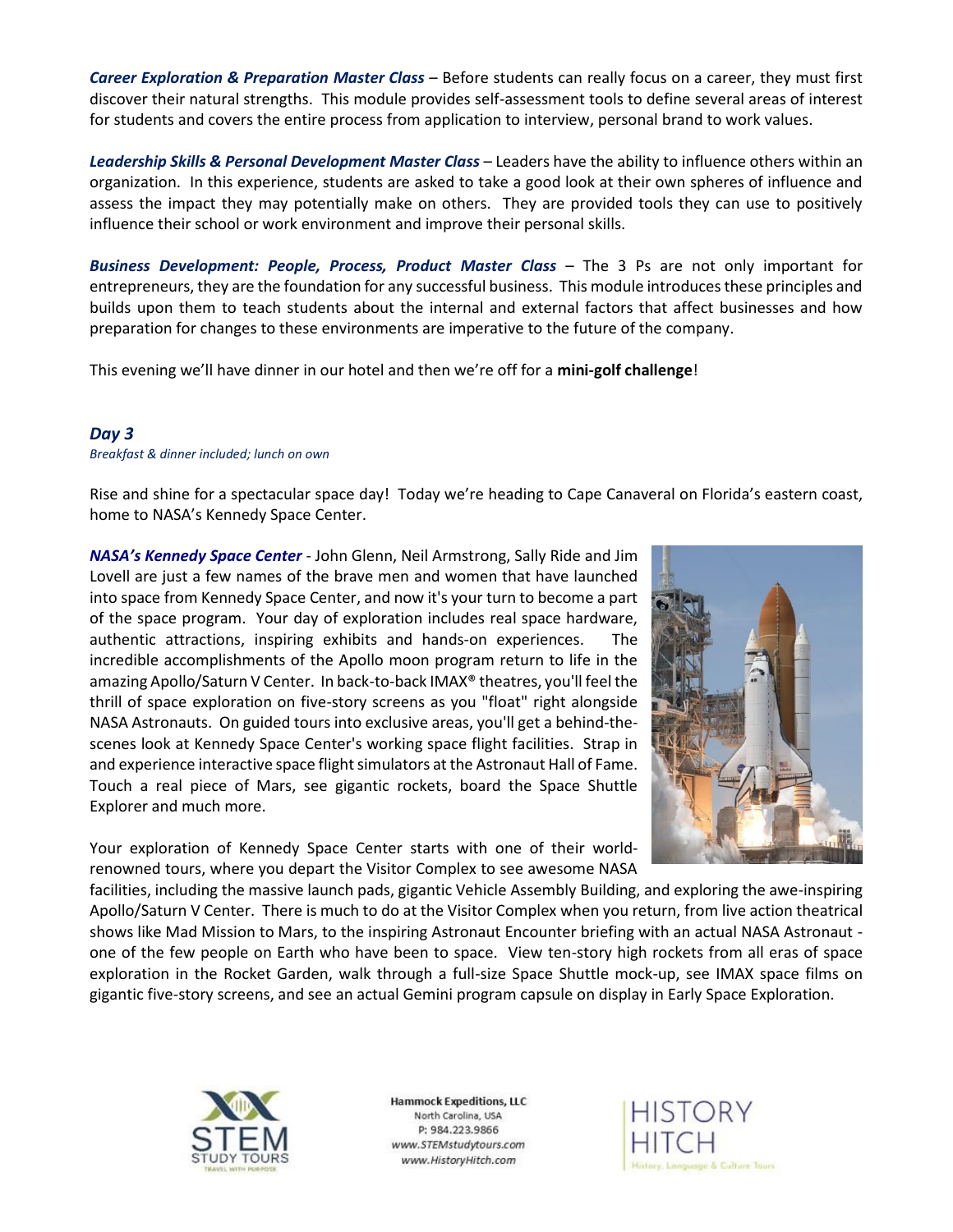**IMPORTANT TRANSPORTATION NOTE** – Please be aware that this day includes 10-hours of motorcoach time. As NASA is approximately a 1.5-hour drive from your hotel, the time reserved includes 3 hours of travel time plus 7-hours at NASA. If your school desires more time, we will be happy to book this for you but please be aware that motorcoach time is calculated hourly and you will be responsible for any additional fees incurred.

After our full day at Kennedy Space Center, we'll have dinner at the hotel. It might be a great night for a walk, or even pool time!

## *Day 4*

*Breakfast included; lunch & dinner on own*

Today we're back to experience Universal's 3 magnificent parks! Today will include *2 Master Class workshops;*  **1-hour each**.

*Marketing & Sales – Getting the Message Out:* The Marketing and Sales program teaches students about the effective marketing and sales campaigns created to promote Universal Orlando Resort™. Students learn about advertising, group sales, branding, marketing, and promotions. The program describes campaigns and marketing tactics for attractions such as The Amazing Adventures of Spider-Man® and The Wizarding World of Harry Potter™, special events, and other marketing initiatives throughout the resort.

*Meteorology – Planning for Nature:* Meet with and learn from Orlando's WESH 2 meteorologist Amy Sweezey. In this unique live presentation, you'll see what goes into understanding weather patterns and the impact they can have on theme park guests.

**Tonight, we leave dinner open to dine wherever you wish.** For those groups wishing to add in a Universal Show like the Blue Man Group, tonight is a great night to have dinner at the park and then the evening show. We do need to plan for a specific time to transfer back to the hotel though, so talk to us about what you would like to see included on this evening.

#### *Day 5 Breakfast, lunch & dinner included*

This morning we'll get serious about education with a Master Class focused on Forensic Science. Then later, we'll travel over to the Northern Everglades for lunch and an airboat tour as we learn all about alligators.

*Forensic Lab at Orlando Science Center* – This lab is designed to intrigue and interest your students in the field of **forensic sciences**. Discover how techniques such as chromatography, blood typing and facial recognition computer software have changed the world of crime solving. See how forensic scientists use biology, physics and chemistry in the field of criminology. Other Lab possibilities include Advanced Chemistry Lab and Advanced Biology Lab.

*Wild Florida Airboat Tours* - Located 45-minutes outside of Orlando, a visit into the Florida Everglades will be the wildest adventure you'll find in Central Florida. Experience a part of Florida that hasn't changed much from when early pioneers arrived in covered wagons in the 1800s. Climb aboard a U.S. Coast Guard certified airboat and catch a glimpse of alligators, eagles, turkeys, wild boars, roseate spoonbills, and other native creatures.



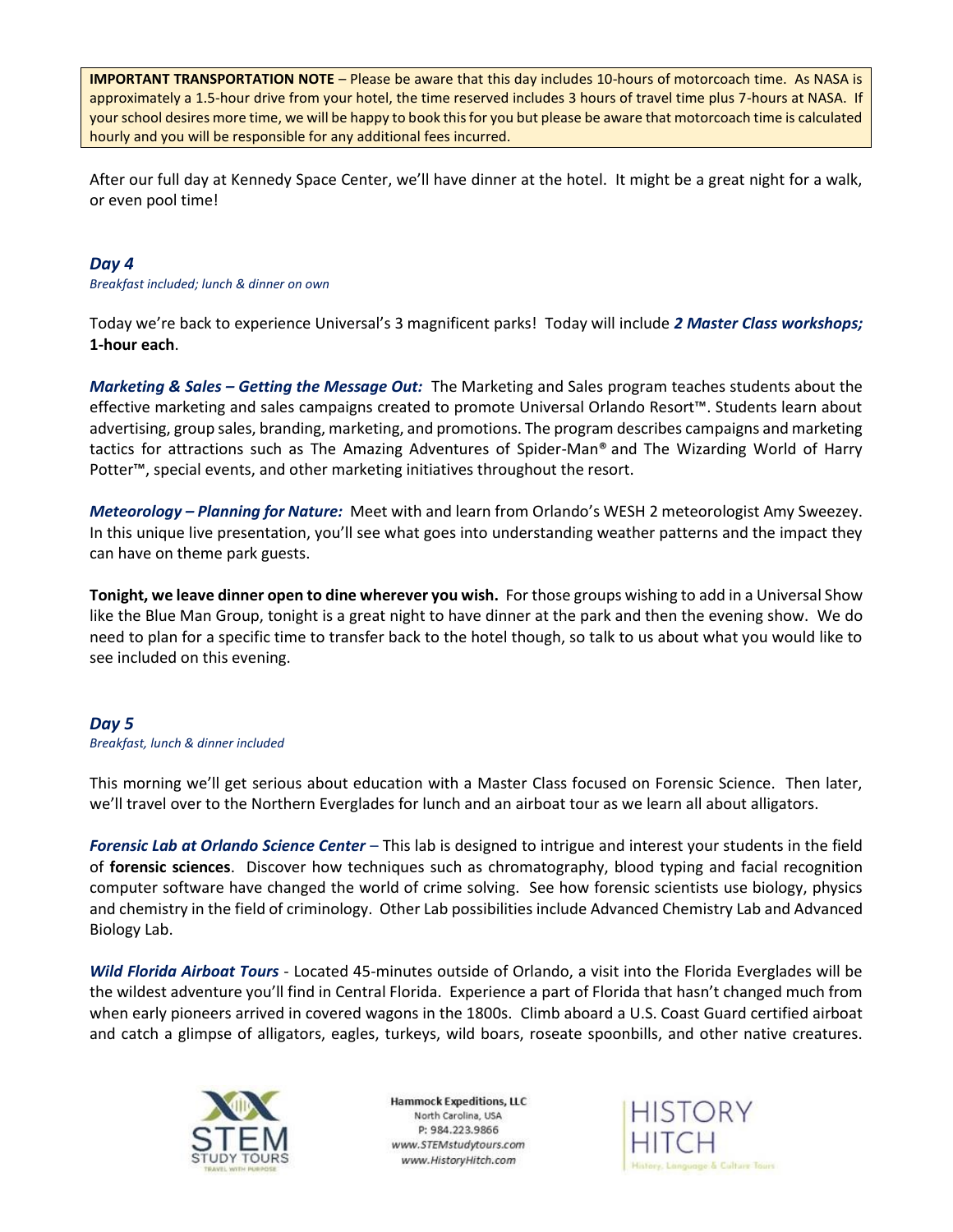Stroll through the Wildlife Park where you can see lemurs, sloths, zebras, and other animals native to South America, Africa, and Australia. Wild Florida is simply a feast for the eyes and the soul.



**Educational Components**: 1) Airboat Eco-Tour. Students will see a variety of animal and plant wildlife identified by airboat captains. Topics covered will include the Florida Ecosystem, native and invasive species, and interdependence attributes. 2) Alligator Presentation. Students will get an up-close look at alligators with an in-depth presentation of topics including lifecycle, diet, anatomy/physiology and behavioral aspects. 3) Wildlife Park. Students will be taken on a guided tour of the wildlife park with over 100 species of native and exotic animals including a walk through 'Hawk Swamp' to see what Florida looked like 1,000 years ago. Topics include the swamp ecosystem, endangered and threatened species, adaptations and characteristics of animals. Your excursion will include a 1-hour airboat tour, an alligator demonstration with photo, a lunch plus admission to the Wildlife Park.

This evening, we'll walk to WonderWorks for pizza and an evening of fun!

**WonderWorks & The Outta Control Magic Comedy Dinner Show** – Wonderworks is an amusement park for the mind, combining education and entertainment in over 100 hands-on exhibits for students of all ages. Students will feel the 65-mph hurricane force winds, be shaken by a 5.3 earthquake, play virtual sports, land the space shuttle, fly a fighter jet, lay on a bed of nails, design and ride their own roller coaster and even compete in a Laser Tag game in the world's largest Laser Tag Arena & Arcade.



Schools will also experience the "Outta Control Comedy/Magic Dinner Show" combining high-energy comedy improvisation with spectacular magic to thoroughly entertain audiences of all ages. During the show, schools will enjoy unlimited hand-tossed pizza, popcorn and soft drinks.

# *Day 6 Breakfast & dinner included; lunch on own*

Today is another amazing Universal day. Don't forget to bring your swimsuits and sunscreen for the Water Park!



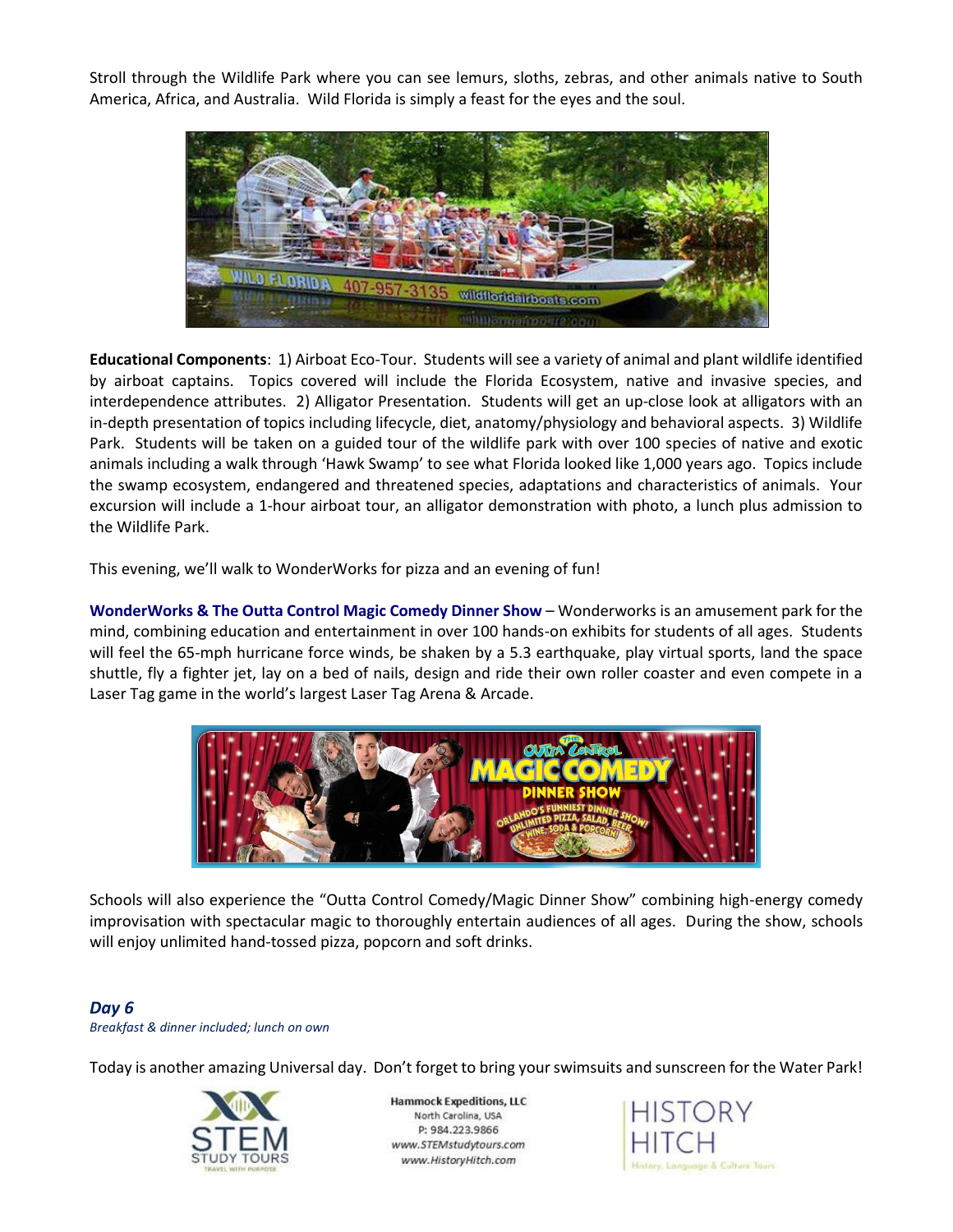*Your Classroom in Motion: A STEAM App Series* - Using the know-how behind Universal's top attractions, these programs help students deepen their understanding of how science, technology, engineering, the arts and mathematics are integrated in rides and attractions. Schools will select from one of the following Master Class options. **Today's Master Class is 2-hours.**



*Transformers Roll Out* **–** Students learn about the engineering principles of the 6 Degrees of Freedom and apply that knowledge to a hands-on analysis of TRANSFORMERS™: The Ride 3-D. Students then use their new skills to reconstruct the ride vehicle's motion sequences.

*Hollywood Rip Ride Rock-it* **-** A heart-pounding lesson in physical principles, Hollywood Rip Ride Rockit™ takes students inside the loops and drops of Hollywood Rip Ride Rockit™, teaching them hands-on lessons about the conservation of energy behind one of Universal Orlando's top attractions.

*Mummy Dig-Site Detective* **-** Mummy Dig-Site Detective puts your students in the middle of a strange series of events on our Revenge of the Mummy™ attraction, asking them to use their powers of scientific observation to find evidence and draw conclusions based on their perceptions of the ride environment.

*Jurassic Paleobotany* **-** Students become paleobotanists in Jurassic Paleobotany, searching Jurassic Park™ for foliage from the era of the dinosaurs and comparing their findings to fossils to make identifications. Working in groups, students use tablets to photograph plants and plot their locations on a map of the area, experiencing the rush of scientific discovery in the process.

*Kongtrol Panel* **-** With hands-on learning and real-life excitement, Kongtrol Panel pulls students into the world of Skull Island: Reign of Kong™, where they use engineering principles to program simulated vehicles safely around tracks of varying difficulty.

Tonight we'll have our farewell dinner locally.

# *Day 7*

Breakfast included but dependent upon departure time

Today we'll end our tour with free time in the morning (dependent upon flight timings) and then initiating our travel home, taking memories away with us that will last forever.